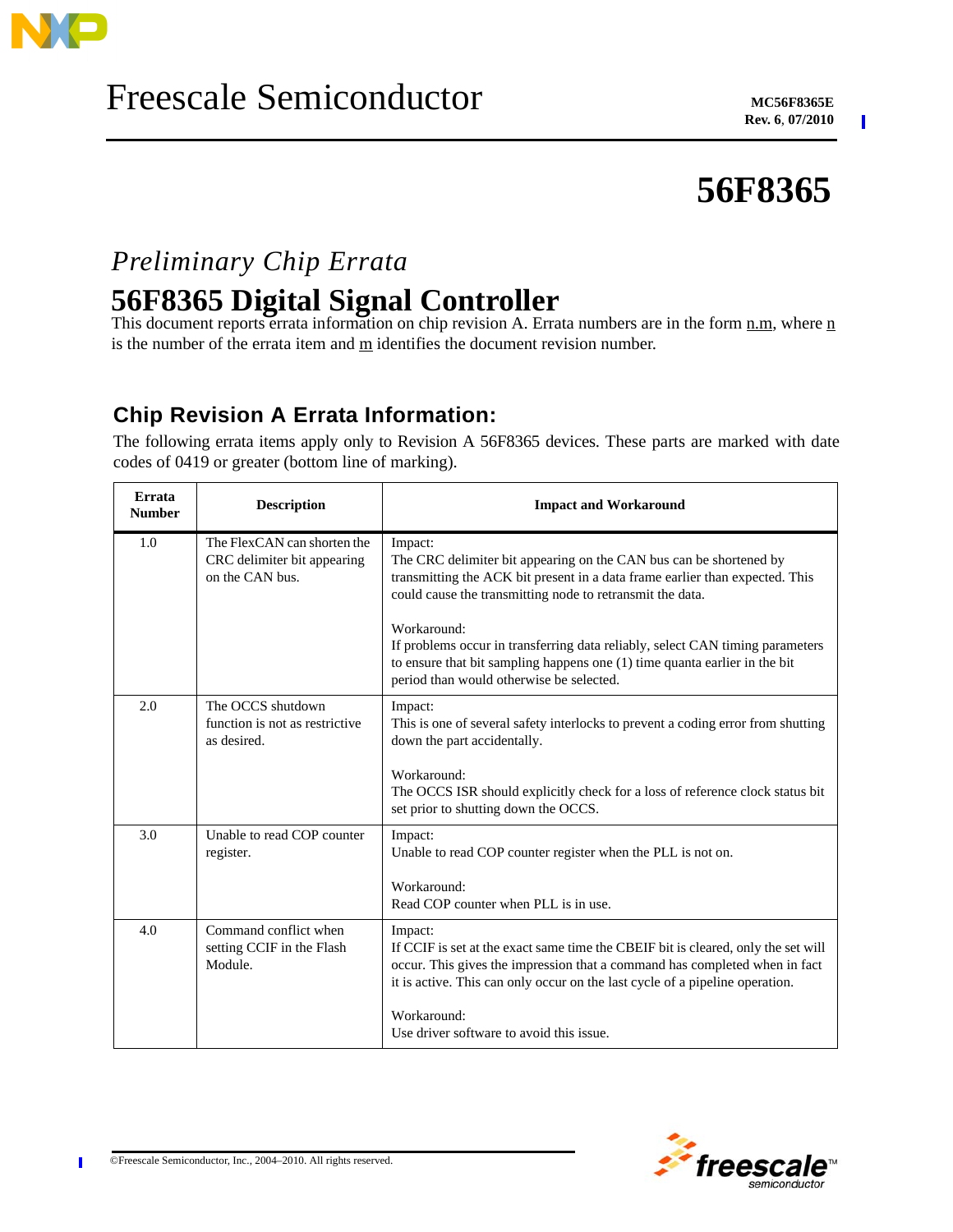

The following errata items apply only to Revision A 56F8365 devices. These parts are marked with date codes of 0419 or greater (bottom line of marking).

| Errata<br><b>Number</b> | <b>Description</b>                                                                                                         | <b>Impact and Workaround</b>                                                                                                                                                                                                                                                                                                                                                      |
|-------------------------|----------------------------------------------------------------------------------------------------------------------------|-----------------------------------------------------------------------------------------------------------------------------------------------------------------------------------------------------------------------------------------------------------------------------------------------------------------------------------------------------------------------------------|
| 5.0                     | Flash program/erase<br>operations can cause other<br>peripheral register access to<br>be duplicated.                       | Impact:<br>This condition can cause issues with the transmit/receive registers and<br>quadrature decoder hold registers.<br>Workaround:                                                                                                                                                                                                                                           |
|                         |                                                                                                                            | Avoid peripheral I/O to any peripheral except the Flash module for two (2)<br>CPU cycles prior to writing to a Flash memory over its system bus interface.                                                                                                                                                                                                                        |
| 6.2                     | The LVI interrupt signal<br>polarity in STOP mode is<br>inverted.                                                          | Impact:<br>The processor will not enter STOP mode if LVI is enabled or LVI IPL is set in<br>the IPR2.                                                                                                                                                                                                                                                                             |
|                         | In Rev 2.0, clarified errata<br>impact and workaround.                                                                     | Workaround:<br>Disable LVI interrupt and clear LVI IPL. With this workaround, LVI will not<br>wake up the processor from STOP mode.                                                                                                                                                                                                                                               |
| 7.0                     | The setting of the CHNCFG<br>bits in the ADCR1 register<br>for the mux channels<br>associated with converter 0             | Impact:<br>This problem affects scans with a mix of single-ended and differential mode<br>conversions.                                                                                                                                                                                                                                                                            |
|                         | override the settings for the<br>mux channels associated with<br>converter 1.                                              | If AN0/2-AN1/3 is set for single-ended conversions, then AN4/6-AN5/7 can't<br>properly execute differential conversions. Similarly, if AN0/2-AN1/3 is set for<br>differential conversions, then AN4/6-AN5/7 can't properly execute single-<br>ended conversions. Settings for differential mode for converter 1 also<br>adversely affect single-ended conversions in converter 0. |
|                         |                                                                                                                            | Workaround:<br>Restrict conversion types so that the cases described do not occur.                                                                                                                                                                                                                                                                                                |
| 8.0                     | Wait mode operation is<br>inconsistent in debug mode.                                                                      | Impact:<br>WAIT appears to work properly when the device is in mission mode. In debug<br>mode, the WAIT instruction sometimes has no effect.                                                                                                                                                                                                                                      |
|                         |                                                                                                                            | Workaround:<br>Test WAIT mode operation outside of the debug environment.                                                                                                                                                                                                                                                                                                         |
| 9.0                     | The EOnCE registers use the<br>wrong clock. I/O fails in<br>presence of holdoffs.                                          | Impact:<br>Real-time debugging not available. The EOnCE reads will fail in the presence<br>of holdoffs.                                                                                                                                                                                                                                                                           |
|                         |                                                                                                                            | Workaround:<br>For EOnCE writes, use NOP padding. No workaround is available for EOnCE<br>reads in presence of holdoffs.                                                                                                                                                                                                                                                          |
| 10.0                    | Software breakpoint in<br>uninterruptable code can<br>cause the debugger to execute<br>instructions in the wrong<br>order. | Impact:<br>Same as description. For example, a conditional branch followed by two<br>single word instructions with DBGHALT replaces the first instruction after<br>the conditional branch.                                                                                                                                                                                        |
|                         |                                                                                                                            | Workaround:<br>CodeWarrior has implemented a workaround which uses NOP padding.                                                                                                                                                                                                                                                                                                   |

 $\overline{\phantom{a}}$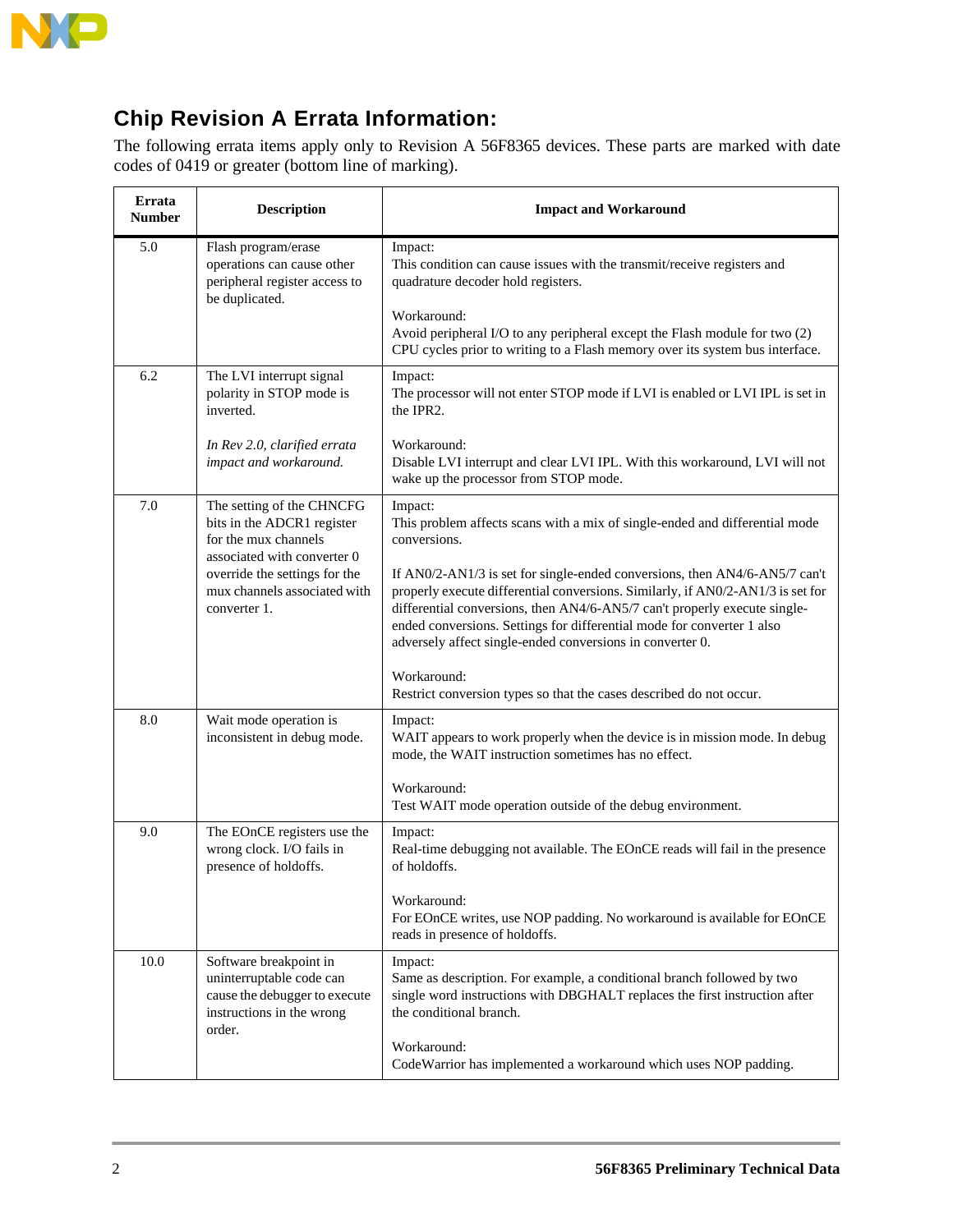

The following errata items apply only to Revision A 56F8365 devices. These parts are marked with date codes of 0419 or greater (bottom line of marking).

| Errata<br><b>Number</b> | <b>Description</b>                                                                                                                                                          | <b>Impact and Workaround</b>                                                                                                                                                                                                                                                                                                                                                                                                                                                                                                                                                                                                                                            |
|-------------------------|-----------------------------------------------------------------------------------------------------------------------------------------------------------------------------|-------------------------------------------------------------------------------------------------------------------------------------------------------------------------------------------------------------------------------------------------------------------------------------------------------------------------------------------------------------------------------------------------------------------------------------------------------------------------------------------------------------------------------------------------------------------------------------------------------------------------------------------------------------------------|
| 11.0                    | The SCI TIDLE flag may not<br>be cleared immediately upon<br>transmission of a break<br>character via the SBK bit of<br>the SCI control register.                           | Impact:<br>This can result in a premature transmitter IDLE interrupt. This only occurs<br>when using the SBK bit of the SCICR to transmit break characters.<br>Workaround:<br>Poll the TIDLE bit of the SCI status register. Do not enable interrupts until<br>TIDLE goes low. IF polling for TIDLE high, make sure that it is seen going<br>low first before responding to TIDLE high. Make sure that TIDLE is cleared<br>and then later set after transmitting break characters.                                                                                                                                                                                      |
| 12.0                    | The interrupt controller uses<br>the COP reset vector at<br>startup if the COPR bit in the<br>SIM_RSTSTS register is set,<br>even if the current reset is not<br>COP reset. | Impact:<br>Same as description.<br>Workaround:<br>Clear the SIM_RSTSTS as part of the startup procedure.                                                                                                                                                                                                                                                                                                                                                                                                                                                                                                                                                                |
| 13.0                    | The EOnCE OPDBR register<br>will not work properly if<br>there is more than one JTAG<br>serially connected device<br>used in a scan chain<br>configuration.                 | Impact:<br>This register is used for executing instructions shifted in by the host through<br>the JTAG when the device is in debug mode. The intended instruction will not<br>be executed under this condition.<br>Note: This does not affect boundary-scan operation, which will still work<br>properly no matter in what position the device is placed in the boundary-scan<br>chain.<br>Workarounds:<br>1. Each device must be on a separate scan chain for debugging purposes.<br>2. If there is only one 56800E device on a scan chain, then the EOnCE<br>OPDRB register will work properly as long as the 56800E device is the first<br>device on the scan chain. |
| 14.0                    | The CodeWarrior debugger is<br>not sensitive enough to the<br>operation frequency of the<br>device. Memory code may be<br>corrupted when setting/<br>clearing.              | Impact:<br>Once the PLL is engaged, the device may be under-erased/-programmed when<br>setting and clearing breakpoints.<br>Workaround:<br>The flash.cfg file should contain the following entry:<br>set_hfmclkd 0x14<br>This sets the on-chip Flash interface unit to use the maximum program time at<br>4 MHz system rate. At 60 MHz, program/erase times will be shorter than<br>desired, but appear operational under otherwise normal conditions. Use of<br>hardware breakpoints also eliminates this issue.                                                                                                                                                       |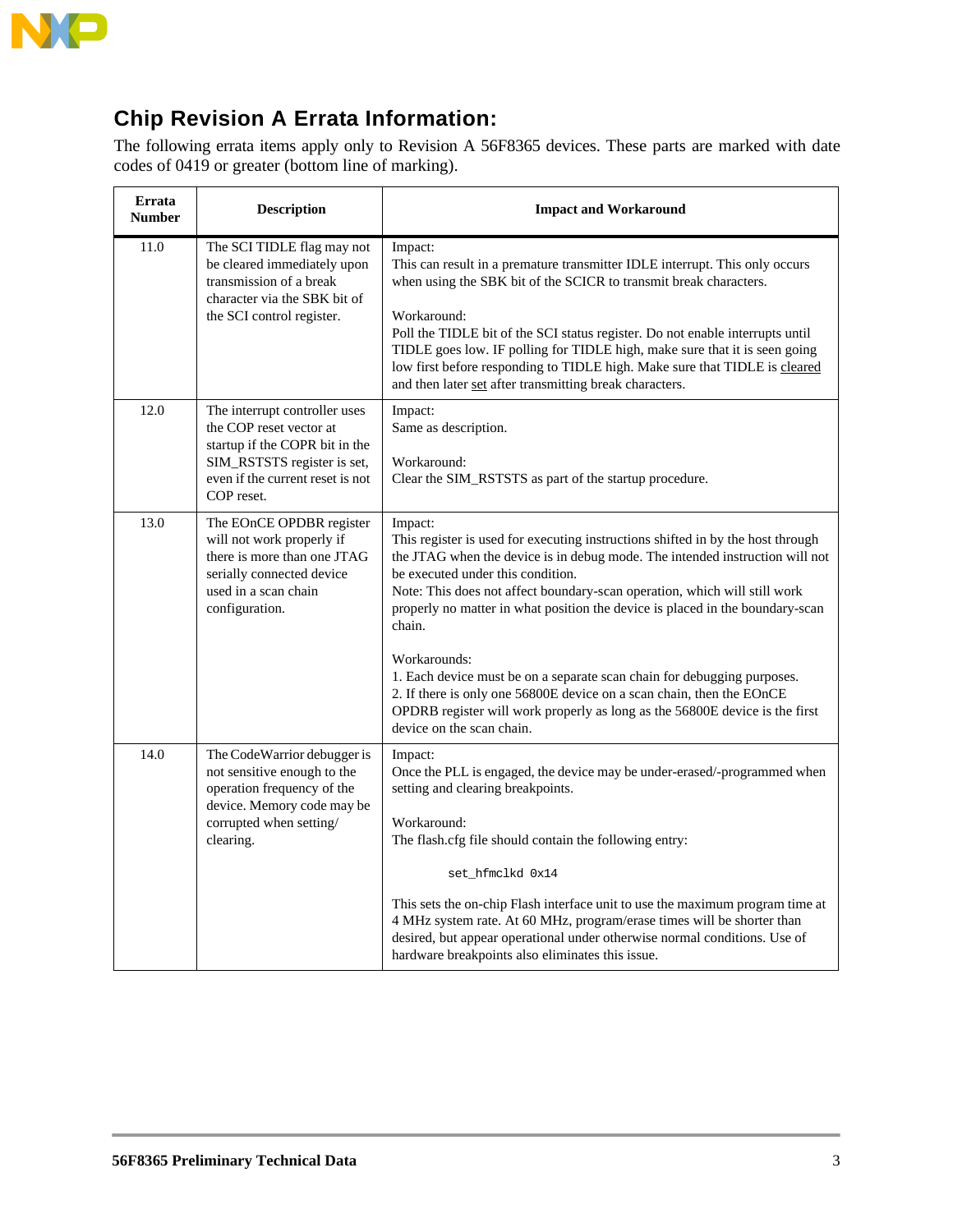

The following errata items apply only to Revision A 56F8365 devices. These parts are marked with date codes of 0419 or greater (bottom line of marking).

| Errata<br><b>Number</b> | <b>Description</b>                                                                                                                                                                                                                                                                                                                                                                 | <b>Impact and Workaround</b>                                                                                                                                                                                                                                                                                                                                                                                                                                                                                                                                                                                                                                                                                                                                                                                                                                                                                           |
|-------------------------|------------------------------------------------------------------------------------------------------------------------------------------------------------------------------------------------------------------------------------------------------------------------------------------------------------------------------------------------------------------------------------|------------------------------------------------------------------------------------------------------------------------------------------------------------------------------------------------------------------------------------------------------------------------------------------------------------------------------------------------------------------------------------------------------------------------------------------------------------------------------------------------------------------------------------------------------------------------------------------------------------------------------------------------------------------------------------------------------------------------------------------------------------------------------------------------------------------------------------------------------------------------------------------------------------------------|
| 15.0                    | With a Quad Timer counter,<br>and when using a single<br>compare register to generate<br>timing intervals and clocking<br>the timer at a rate other than<br>at the IPbus_clock rate, the<br>timer may count incorrectly<br>when the compare register is<br>changed.                                                                                                                | Impact:<br>When the compare register matches the counter register and is updated before<br>the next timer clock the counter increments/decrements instead of reloading.<br>Workarounds:<br>1. Use both compare registers, such that the inactive compare register is<br>updated for use in the next count period.<br>2. Instead of updating the compare register, design the software so the LOAD<br>register can be updated, with the compare register held constant.<br>An in-depth discussion of this issue is presented in an FAQ available on the<br>Freescale web page, www.freescale.com (perform a keyword search for "faq-<br>25527").                                                                                                                                                                                                                                                                        |
| 16.1                    | GPIO interrupts on the<br>SAME port will not be<br>detected if the edge of an<br>input interrupt signal occurs<br>in the same clock cycle that<br>the IESR is written.                                                                                                                                                                                                             | Impact:<br>Hardware designs that have asynchronous interruptable inputs on the same<br>GPIO port cannot rely on the device to generate the interrupt.<br>Workarounds:<br>1. Use different ports for these two interrupts.<br>2. After writing to the IESR, read the RAW_DATA register to determine if<br>any other inputs have occurred at that instant.                                                                                                                                                                                                                                                                                                                                                                                                                                                                                                                                                               |
| 17.2                    | With the Quad Timer, when<br>Count Mode (CM) is 0b110<br>(edge of secondary source<br>triggers primary count till<br>compare) and the Output<br>Mode (OM) is 0b111 (enable<br>gated clock output while<br>counter is active), the<br>OFLAG will incorrectly<br>output clock pulses prior to<br>the secondary input edge if<br>the primary count source is<br>not an IPBus clock/N. | Impact:<br>This will typically occur when an application is trying to output a finite<br>number of 50% duty cycle clock pulses triggered by the output of another<br>timer. Timer 1 creates an infinite pulse train which is fed into the primary<br>input of Timer 2. Timer 2's secondary input is the triggering signal. Timer 2<br>must wait until the trigger and then count out the correct number of clock<br>pulses.<br>Workaround:<br>The workaround is to rearrange functionality. Timer 1 uses an IPBus/N to<br>generate a pulse train at $2x$ the desired clock rate. It uses $CM = 0b110$ and OM<br>$= 0b111$ correctly. Then Timer 2 must convert the 2x pulse stream into a clock<br>pulse stream at 1x frequency and 50% duty cycle. It does this by using $CM =$<br>0b001 (count rising edges of primary input) and $OM = 0b011$ (toggle OFLAG<br>on successful compare) with a compare value of zero. |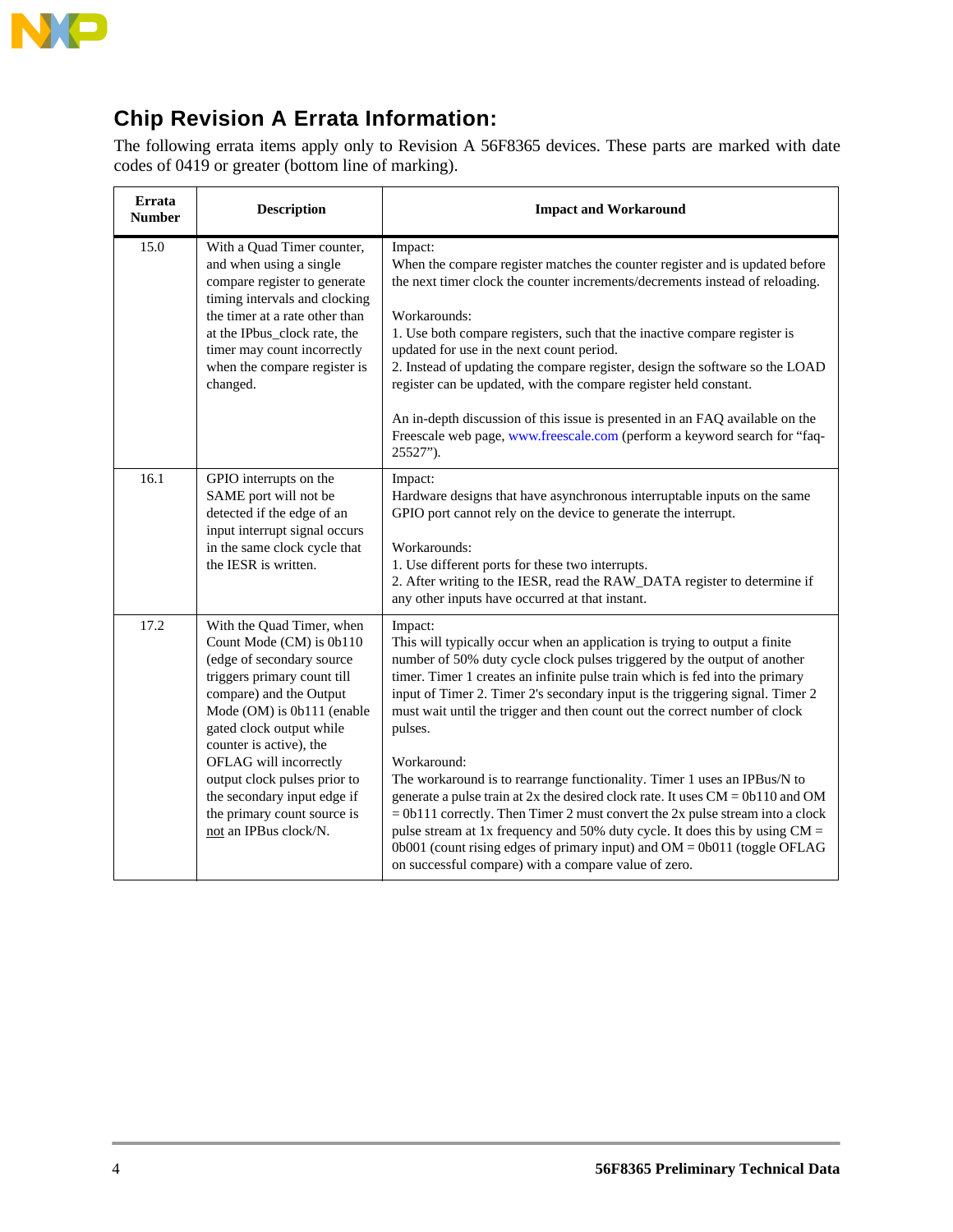

The following errata items apply only to Revision A 56F8365 devices. These parts are marked with date codes of 0419 or greater (bottom line of marking).

| Errata<br><b>Number</b> | <b>Description</b>                                                                                                                                                                                           | <b>Impact and Workaround</b>                                                                                                                                                                                                                                                                                                                                                                                                                                                                                                                                                                                                                                                                                                                                                                                                                                                                                                       |
|-------------------------|--------------------------------------------------------------------------------------------------------------------------------------------------------------------------------------------------------------|------------------------------------------------------------------------------------------------------------------------------------------------------------------------------------------------------------------------------------------------------------------------------------------------------------------------------------------------------------------------------------------------------------------------------------------------------------------------------------------------------------------------------------------------------------------------------------------------------------------------------------------------------------------------------------------------------------------------------------------------------------------------------------------------------------------------------------------------------------------------------------------------------------------------------------|
| 18.4                    | Access to any field of a<br>FlexCAN Message Buffer<br>(MB) during reception or<br>transmission of an extended<br>ID frame's CRC and EOF<br>may cause unwanted message<br>reception.                          | Impact:<br>With extended ID frames, if the ID_HIGH received matches the ID_HIGH<br>configured in a receive MB, the frame will be received to this MB irrespective<br>of the ID_LOW and the mask. So unwanted messages which should be<br>filtered by the hardware mask register may be received.<br>This issue only happens to the messages with the extended ID when ID_HIGH<br>of the receive MB is equal to that of the current receiving frame.<br>Messages with standard ID have no such issue.<br>Workaround:<br>Perform one of these actions, either a or b:<br>a. Use only the Standard ID format for all messages, not the extended format.<br>b. In case extended IDs are used, make sure that only ID bits 28 to 15 are used<br>as the filter criteria, so that other ID bits (ID bits 14 to 0) are not used to filter<br>messages. ID bits 14 to 0 may contain information not used for message<br>filtering purposes. |
| 19.5                    | If runtime flash programming<br>is desired, Power-on reset<br>(POR) of the device may not<br>be fully effective for slow<br>rise times of $V_{DD}$ and/or<br>$V_{DDA}$ , on some small<br>fraction of parts. | Impact:<br>It may not be possible to write to the flash if the reset cause is not a software<br>reset.<br>Workaround:<br>If runtime flash programming is desired, add the software reset in startup code<br>if the reset cause is not a software reset. Example code:<br>If bit SWR of RSTSTS register is not set<br>Set logical 1 to bit SWRST of SIM_CONTROL Register<br>While loop (to wait for reset)<br>else (continue with startup code)                                                                                                                                                                                                                                                                                                                                                                                                                                                                                     |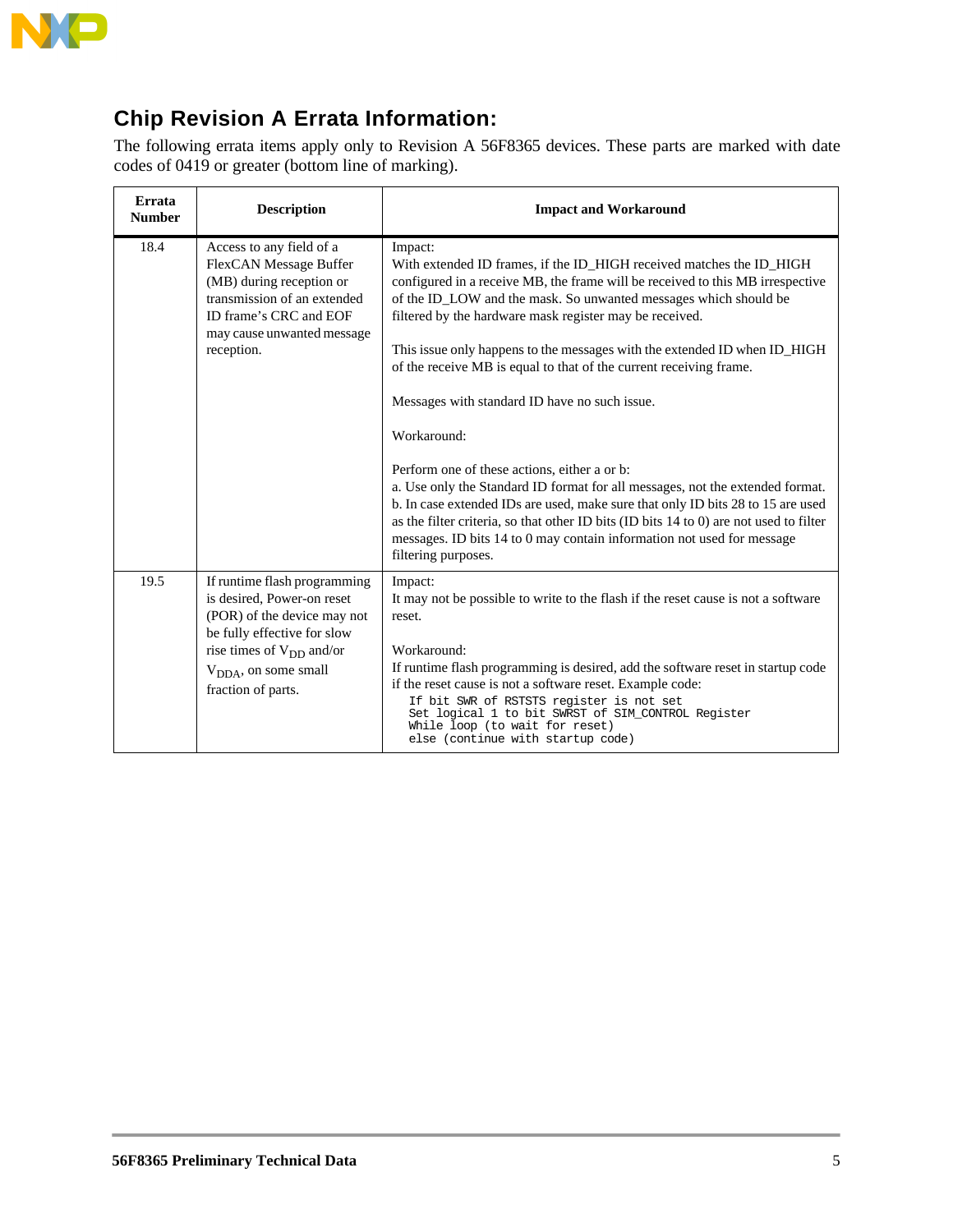

The following errata items apply only to Revision A 56F8365 devices. These parts are marked with date codes of 0419 or greater (bottom line of marking).

| Errata<br><b>Number</b> | <b>Description</b>                                                                                                                                                                                                                                                        | <b>Impact and Workaround</b>                                                                                                                                                                                                                                                                                                                                                                                                                                                                                                                                                                                                                                                                                                                                                                                                                                                                                                                                                                                                                                          |
|-------------------------|---------------------------------------------------------------------------------------------------------------------------------------------------------------------------------------------------------------------------------------------------------------------------|-----------------------------------------------------------------------------------------------------------------------------------------------------------------------------------------------------------------------------------------------------------------------------------------------------------------------------------------------------------------------------------------------------------------------------------------------------------------------------------------------------------------------------------------------------------------------------------------------------------------------------------------------------------------------------------------------------------------------------------------------------------------------------------------------------------------------------------------------------------------------------------------------------------------------------------------------------------------------------------------------------------------------------------------------------------------------|
| 20.6                    | FlexCAN transmit buffer<br>activation at a node during a<br>message's CRC and EOF<br>reception at that node can<br>either corrupt the received<br>messages's ID_LOW at that<br>node (see impact 1) or<br>corrupt the message<br>screening at that node (see<br>impact 2). | Impact:<br>1. Expected message is received, but the ID_LOW field contains the wrong<br>information.<br>2. Unwanted messages which should be filtered by the hardware mask register<br>are received. The ID fields (ID_HIGH and ID_LOW) of the Receive Message<br>Buffer are modified to this unwanted message ID.<br>Workaround (for both 1 and 2):<br>Activate transmit buffers when neither the CRC nor the EOF reception can be<br>concurrent. Use the following procedure to activate transmt buffers:<br>1) Disable the Mailbox (MB) interrupt by using the FCMSGBUF bit in the<br>interrupt priority register of the interrupt controller module.<br>2) Check the IDLE and TX/RX bits in the Error and Status Register<br>(FCSTATUS).<br>If IDLE bit = 1, or TX/RX bit =1, continue with step 3-7; otherwise jump to<br>step 7.<br>3) Write the Control/Status word to hold the transmit MB inactive.<br>4) Write the ID_HIGH and ID_LOW.<br>5) Write the Data bytes.<br>6) Write the Control/Status word (active CODE, LENGTH).<br>7) Enable the MB interrupt. |

### **Errata Sheet History**

| <b>Previously Documented in Past Errata Sheets</b>                                                                                                                                                                                                                                                                                                               | Correction                                   |
|------------------------------------------------------------------------------------------------------------------------------------------------------------------------------------------------------------------------------------------------------------------------------------------------------------------------------------------------------------------|----------------------------------------------|
| GPIO interrupts on the SAME port will not be.<br>detected if the edge of an input interrupt signal<br>occurs in the same clock cycle that the IESR is<br>written.                                                                                                                                                                                                | New item in Rev 1 of this errata sheet       |
| With the Quad Timer, when Count Mode (CM) is<br>0b110 (edge of secondary source triggers primary<br>count till compare) and the Output Mode (OM) is<br>0b111 (enable gated clock output while counter is<br>active), the OFLAG will incorrectly output clock<br>pulses prior to the secondary input edge if the<br>primary count source is not an IPBus clock/N. | New item in Rev 2 of this errata sheet       |
| FlexCAN transmit buffer activation at a node<br>during a message's CRC and EOF reception at that<br>node can either corrupt the received messages's<br>ID_LOW at that node or corrupt the message<br>screening at that node.                                                                                                                                     | New item in Rev 3 of this errata sheet.      |
| Revise erratum 18.4.                                                                                                                                                                                                                                                                                                                                             | Provide updated information on this erratum. |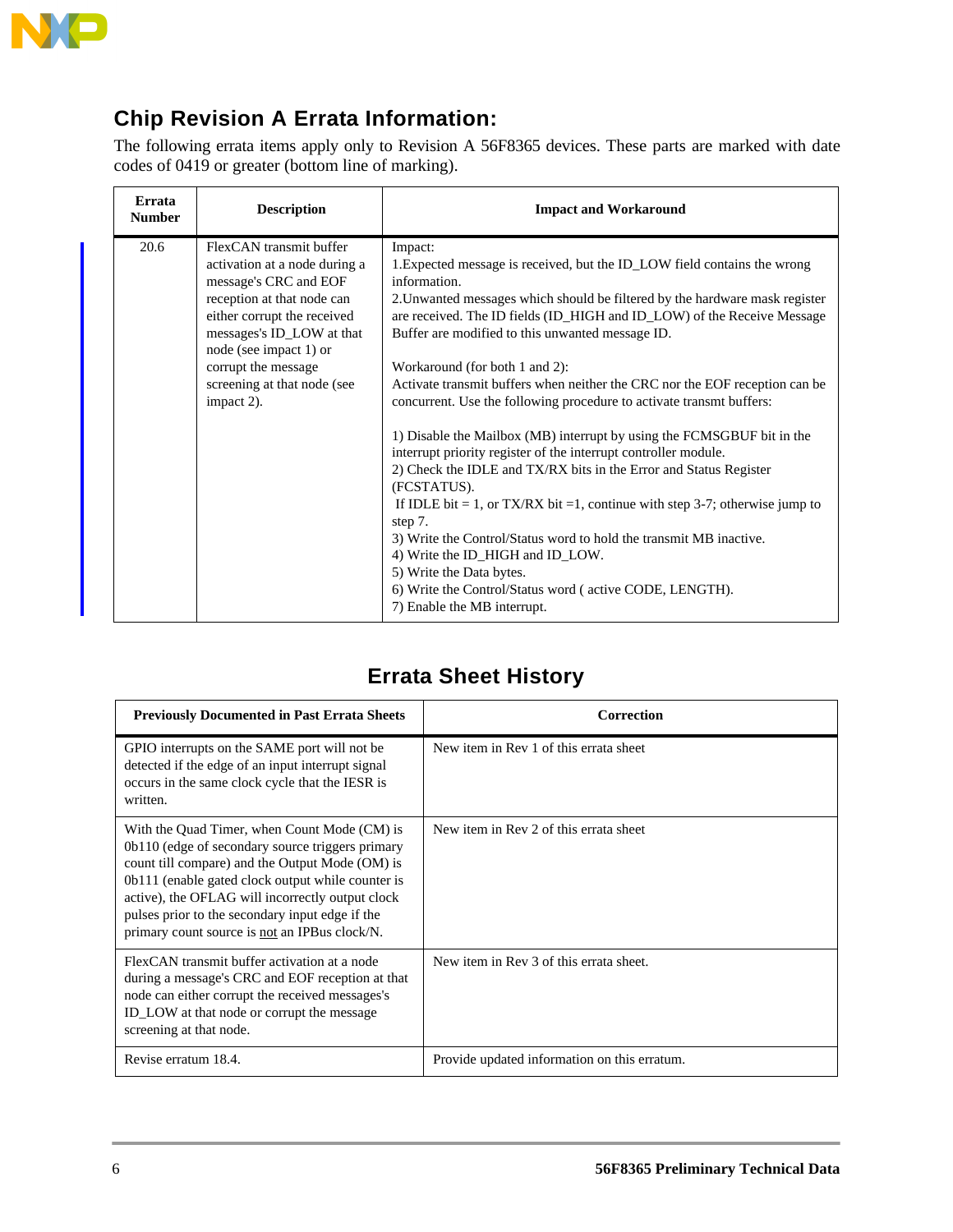

# **Errata Sheet History (Continued)**

| <b>Previously Documented in Past Errata Sheets</b>                                                                                                                                                  | Correction                              |
|-----------------------------------------------------------------------------------------------------------------------------------------------------------------------------------------------------|-----------------------------------------|
| If runtime flash programming is desired, Power-on<br>reset (POR) of the device may not be fully effective<br>for slow rise times of $V_{DD}$ and/or $V_{DDA}$ , on some<br>small fraction of parts. | New item in Rev 5 of this errata sheet. |